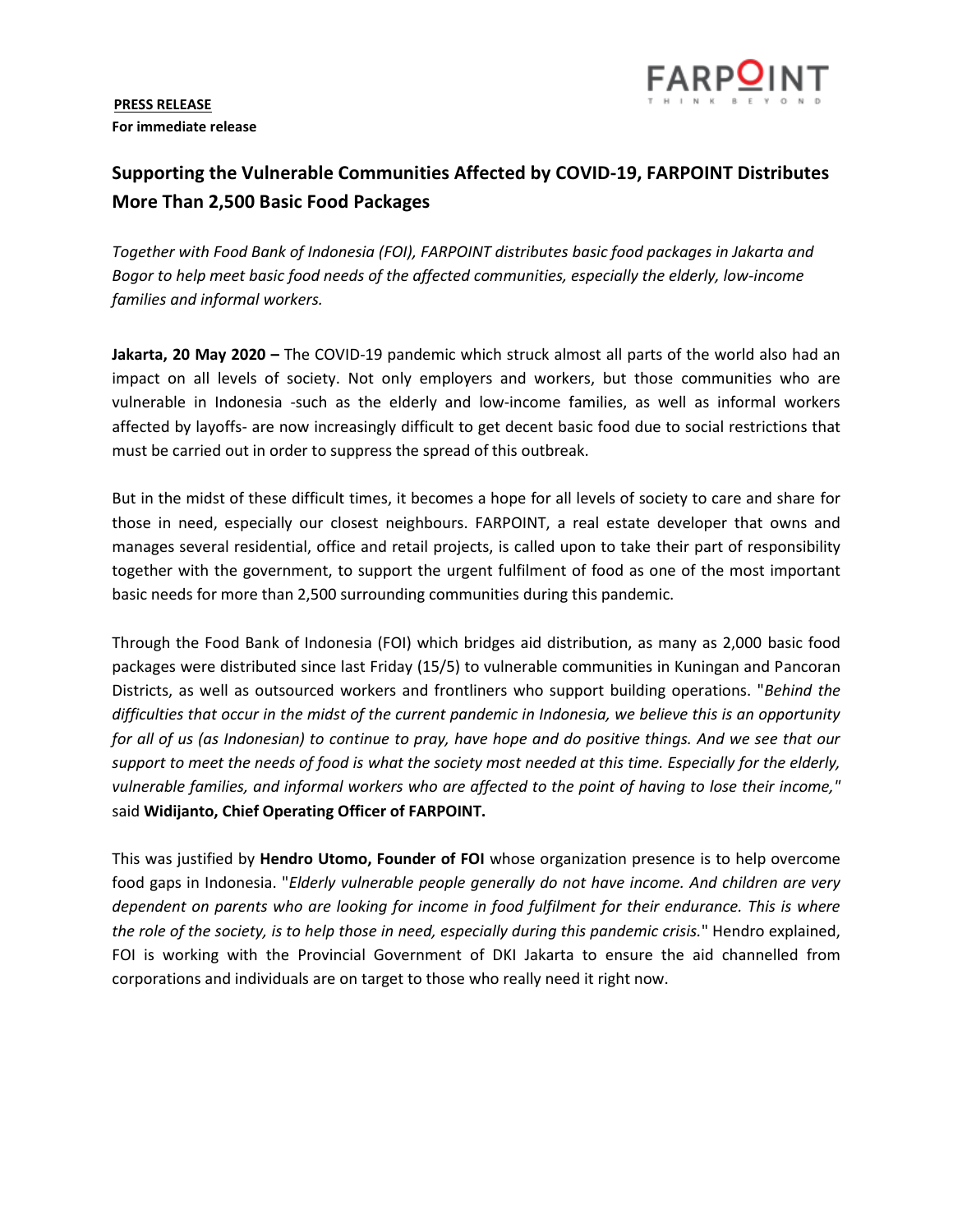

#### **PRESS RELEASE**

The company also coordinated with the local neighbourhood officials (RT) around the location of a housing project being built in Parung Panjang District, Bogor, by distributing rice aid to 875 households. Through basic food supplies, the message implied for us, Indonesians, to keep up our spirit and do not give up. "*We believe that the people of Jakarta and Indonesia can go through this pandemic together. And this situation provides an opportunity for us to create a closer family relationship. For those who can,* #StayAtHome*, and let's all join our efforts together in helping Indonesia to be free from corona*," concluded **Widijanto**.

**--- END ---**

# **Keterangan Foto 1 (foto: Food Bank of Indonesia):**

Lansia, keluarga dengan ekonomi lemah dan pekerja informal yang terdampak pembatasan social COVID-19 memerlukan dukungan kita semua. Foto diambil dari masyarakat yang menerima paket sembako dari FARPOINT melalui Food Bank of Indonesia di Kecamatan Pancoran dan Kuningan, Jakarta Selatan.